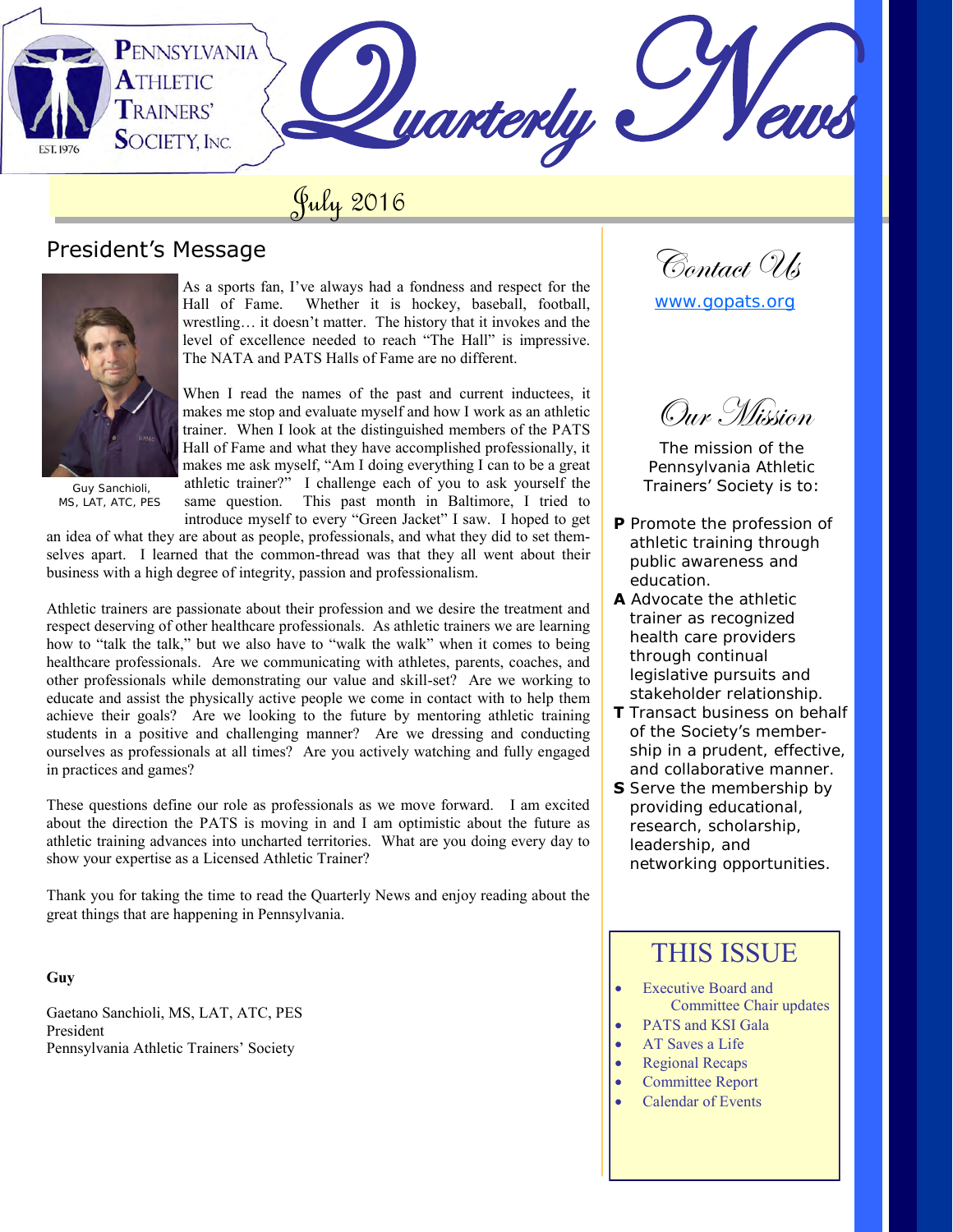## **PATS Executive Board**

### **President**

Guy Sanchioli, MS, LAT, ATC, PES 412-432-3770 v 412-432-3774 f *president@gopats.org* 

**President-Elect**  George Roberts, LAT, ATC *presidentelect@gopats.org* 

### **Past-President**

John Moyer, LAT, ATC 610-670-0180 x1246 v 484-334-6441 f *pastpresident@gopats.org* 

### **Secretary**

Roxanna Larsen, MS, LAT, ATC 570-214-5096 v 570-214-6700 f *secretary@gopats.org* 

### **Treasurer**

Jamie Mansell, PhD, LAT, ATC 215-204-2153 v 215-204-4414 f *treasurer@gopats.org* 

### **Executive Director**

Linda Mazzoli, MS, LAT, ATC, PTA, PES *patsexecutivedirector@gopats.org* 

### **Parliamentarian**

Kathy Wright, EdD, LAT, ATC 610-409-3498 (w) *parliamentarian@gopats.org* 

[Click here t](http://www.gopats.org/governance/PATS-map.htm)o find your region **Northwestern Representative**  Rebecca Mokris, Ed.D, LAT, ATC *northwest@gopats.org* 

**Northcentral Representative**  William Frye, LAT, ATC *northcentral@gopats.org* 

**Northeastern Representative**  Rennie Sacco, Med, LAT, ROT *northeast@gopats.org* 

**Southwestern Representative**  Shelly Fetchen DiCesaro, PhD, LAT, ATC *southwest@gopats.org* 

**Southcentral Representative**  Wes Mallicone, MS, LAT, ATC *southcentral@gopats.org* 

**Southeastern Representative**  *Nicole Cattano, PhD, LAT, ATC southeast@gopats.org* 

## **Treasurer's Report**

Jamie Mansell, PATS Treasurer

Currently, PATS is transferring all accounts to a new bank. Look for an updated report in the November edition.

## **Congratulations to New Executive Board Members**

Congratulations to the following members who became PATS Executive Board Members at the Business Meeting in July:

George Roberts- President Elect Kathy Wright- Parliamentarian William Frye- North Central Representative

At the Business Meeting, we salute the out-going President, John Moyer of Reading, PA and welcome the new PATS President, Guy Sanchioli from Pittsburgh, PA. John "Doc" Moyer will leave his presidency legacy by "leading by example". John accomplished many things for the PATS over the past 2 years and we appreciate his hard work and dedication to the state society.



We also want to thank Yvette Ingram for her 6 years of service to the PATS. Yvette has been involved in many PATS accomplishments during her time.

## **Committee Updates**

Roxanna Larson, MS, LAT, ATC and Executive Board Members

At the business meeting in July, the Executive Board appointed new committee chairs. Congratulations to the following individuals on their promotion. If you have any questions, comments or feedback for these committees, the chair's contact information can be found on pages 3 and 4 of the Quarterly News as well as on the PATS website.

Continuing Education— Jason Scibek Public Relations— Ashley Care Young Professionals— Richard Bertie Liaison to PASADA— Kyle Shireman Liaison to PTA— Kathy Williams

## **Athletic Trainer in the News**



While at General McLane's state playoff game, Robert Adams went into sudden cardiac arrest. General McLane's athletic trainer, Rob Kennerknecht, was called to the rescue. He was told where Adams was and immediately ran over to help. General McLane's assistant coach Greg Wells (an Erie Firefighter) and a fan, Brandi Salvatore (a cardiac nurse), were

providing CPR when Rob arrived on the scene in just a short time with the AED he carries with him every day. Because of their immediate action and knowledge, Adams is able to be with his family today. For the full story, click [here.](http://www.erienewsnow.com/story/32197507/bystanders-save-mans-life-at-softball-game)

**2 PATS**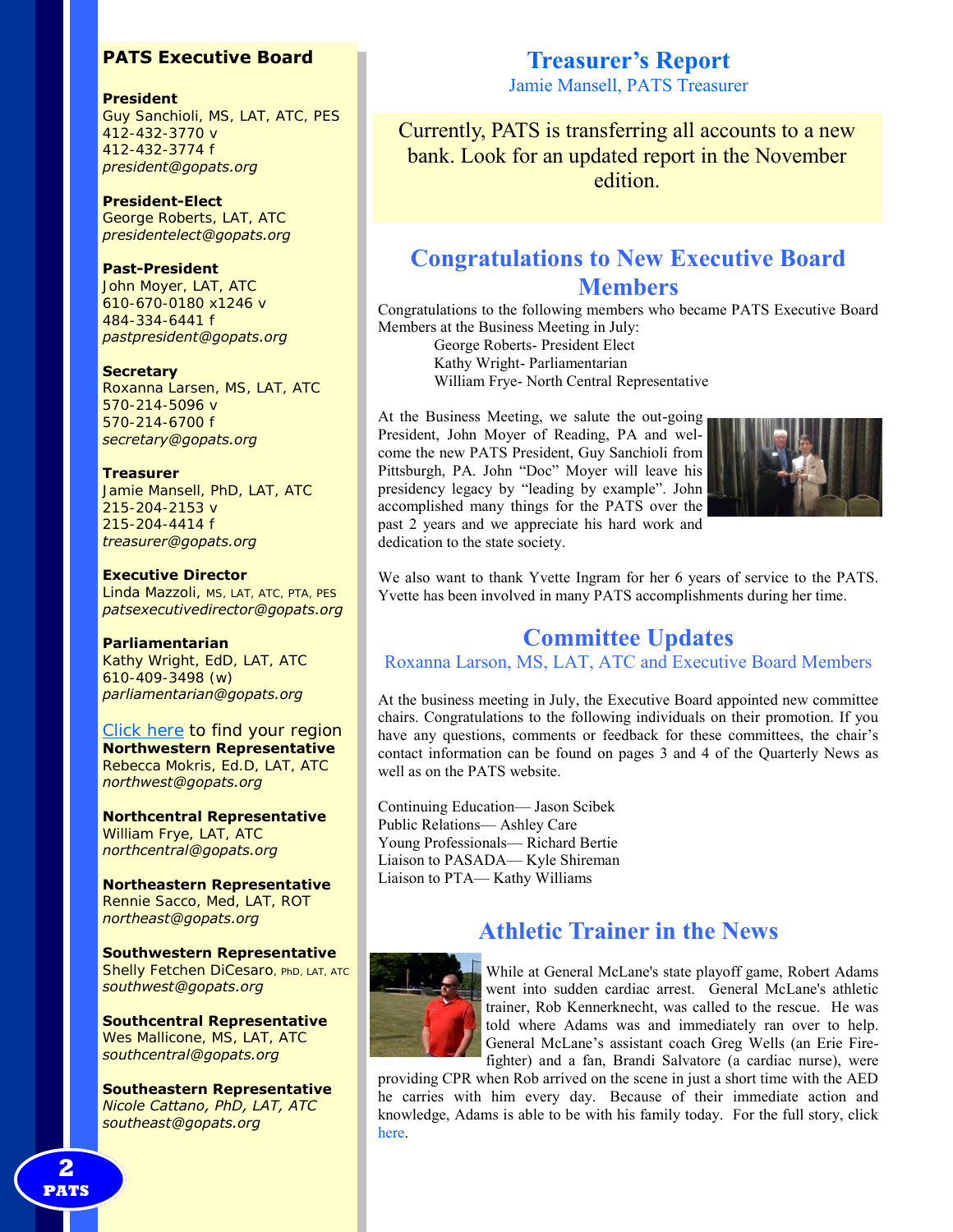## **Pennsylvania Athletic Trainers' Society (PATS) Supports the 5th Annual Korey Stringer Institute (KSI) Gala**



Pictured L-R AJ Duffy (NATA District 2 Director), John Moyer (PATS President), Roger Goodell (NFL Commissioner), Kesley Rynkiewicz (King's AT student), Doug Casa (KSI - Chief Executive Officer) and Greg Janik (PATS Public Relations Chair).

The Pennsylvania Athletic Trainers' Society (PATS) recently attended the 5th Annual Korey Stringer Institute (KSI) Gala was held on May 5th, 2016 at the NFL Headquarters, located in New York City. The fundraising event looks to raise monetary contributions in order to provide research, education, advocacy and consultation to maximize performance, optimize safety and prevent sudden death in the athlete, soldier and laborer.

In August 2001, Korey Stringer, a Minnesota Vikings offensive lineman, passed away from exertional heat stroke. During Korey's five-year tenure in the NFL he earned pro-bowl honors. Since the time of Korey's death, his wife, Kelci, worked tirelessly to develop an exertional heat stroke prevention institute to honor her husband's legacy. To that end, she joined forces with exertional heat stroke expert Dr. Casa at the University of Connecticut to make this dream a reality and the institute came to fruition in April 2010.

At this year's Gala, KSI announced the formation of a brand new state of the art performance lab on the University of Connecticut campus through the finical support from Mission Product Holdings, Inc. Also, they announced the partnership with the National Athletic Trainers' Association. Finally KSI gave out three awards in 2016 including the KSI Lifesaving Research Award to Frederick Mueller, the KSI Lifesaving Service Award to Rachel Oats, and the KSI Lifesaving Education Award to Lawrence Armstrong.

Dr. Douglas Casa, the CEO of KSI and Professor at the University of Connecticut, reported, "KSI celebrated its sixth year anniversary at the Fundraising Gala. During the event it was announced that the NATA would join KSI as a corporate partner. Given the rich history of projects that KSI and the NATA have partnered on it was a no-brainer that the relationship should be formalized."

The KSI serves the needs of active individuals and athletes at all levels – youth, high school, college, professional, people who are physically active, recreational athletes – and those who supervise and care for these individuals. Components of these services include: consultations, advocacy, education, research, athlete testing, and mass-market outreach.

Kesley Rynkiewicz, currently a King's College Athletic Training Student who will be attending graduate school at the University of Connecticut this summer stated, "I was privileged to have the opportunity to attend the KSI gala at the NFL headquarters in NYC as a PATS member. The event was one of the most memorable I have been able to attend throughout my undergraduate career." Further Kelsey went on to say, "It was an incredible experience where I was able to meet and network with some of the most influential leaders in the profession of athletic training while supporting the mission of the Korey Stringer Institute – preventing sudden death and promoting safety in sports."

## **PATS Committee Chairs**

COMMITTEE ON PRACTICE ADVANCEMENT Jason Vian, LAT, ATC revenue@gopats.org

**CONVENTION** Elizabeth Gulich Evarts, LAT, ATC convention@gopats.org

CORPORATE RELATIONS Vacant corporatesponsorship@gopats.org

CONTINUING EDUCATION Jason Scibek, LAT, ATC continuingeducation@gopats.org

> **DIVERSITY** Fafa Tsikata, LAT, ATC diversity@gopats.org

**EDUCATORS** Jody Russell, PhD, LAT, ATC education@gopats.org

**ETHICS** Shelly Fetchen DiCesaro, PhD, LAT, ATC ethics@gopats.org

FREE COMMUNICATION Aaron Hand, LAT, ATC freecommunications@gopats.org

FINANCE Jamie Mansell, PhD, LAT, ATC treasurer@gopats.org

GOVERNMENTAL AFFAIRS Tanya Miller, MS, LAT, ATC governmentalaffairs@gopats.org

HALL OF FAME Yvette Ingram, PhD, LAT, ATC halloffame@gopats.org

HISTORY AND ARCHIVES Richard M. Burkholder, LAT, ATC Edwin "Sandy" Bush, MS, LAT, ATC historyandarchives@gopats.org

> HONORS / AWARDS Mark Keppler, MS, LAT, ATC John Post, MBA, LAT, ATC honorsandawards@gopats.org

> > LONG RANGE PLANNING George Roberts, LAT, ATC presidentelect@gopats.org

MEMBERSHIP Lindsay Rice, MS, LAT, ATC membership@gopats.org

**PATS**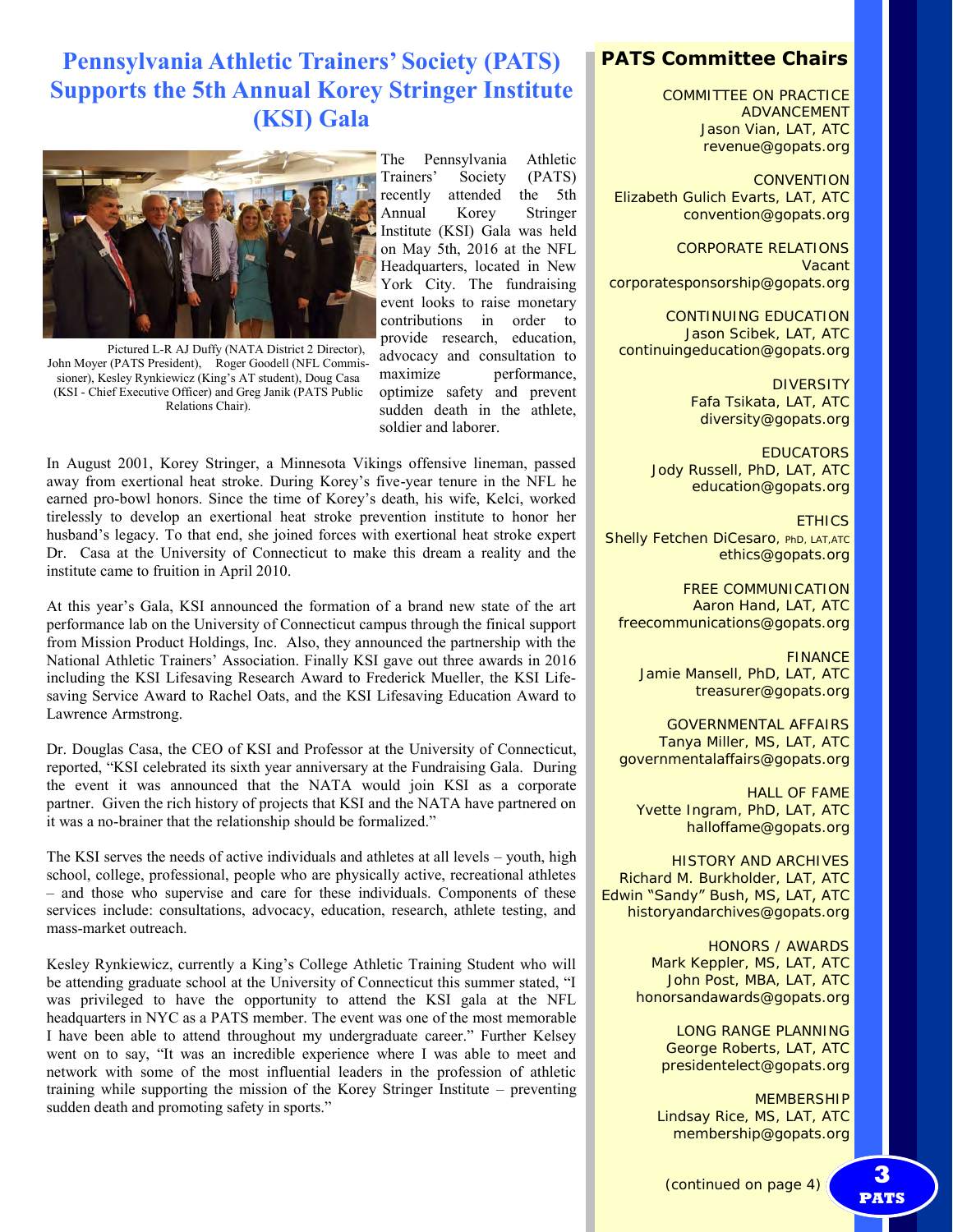## **PATS Committee Chairs**

NOMINATIONS Michael Ludwikowski, LAT, ATC nominationandelections@gopats.org

PAT-PAC (POLITICAL ACTION COMMITTEE) Julie Ramsey Emrhein, LAT, ATC patpac@gopats.org

PARENT TEACHERS ASSOCIATION Kathy Williams, LAT, ATC pta@gopats.org

PUBLIC RELATIONS Ashley Care, LAT, ATC publicrelations@gopats.org

QUARTERLY NEWS Heather Kinney, MS, LAT, ATC quarterlynews@gopats.org

**RESEARCH** Neil Curtis, PhD, LAT, ATC researchgrant@gopats.org

SECONDARY SCHOOL Vacant secondaryschool@gopats.org

**SUSTAINABILITY** Scott Dietrich, Ed.D, LAT, ATC sustainability@gopats.org

**TECHNOLOGY** Lindsey McGuire, PhD, LAT, ATC Jesse Townsend, MS, LAT, ATC technology@gopats.org

COLLEGE / UNIVERSITY Vacant collegeuniversity@gopats.org

**WEBMASTER** Hank Fijalkowski, MS, LAT, ATC hfijalkowski@millersville.edu

YOUNG PROFESSIONALS Richard Bertie, LAT, ATC youngpros@gopats.org

## Update Your Information

If you are a PATS member and not receiving this newsletter electronically....…we need your help. We have taken great strides in the development of our Society's Electronic Newsletter. It saves money and time and provides valuable information. Please go to the NATA website "[Members Only](http://www.gopats.org/members/members.htm)" section and update your email address. Please be assure your information will not be released. It will be used for PATS/

NATA membership communication

Wes Mallicone, MS, LAT, ATC

Greetings from the Southcentral Region! I hope everyone is enjoying the summer weather with family and friends. I want to extend a thank you to all of those who attended the PATS Annual Symposium. Thanks for supporting your organization. It was another great event with the highlight being the Hall of Fame and Awards Banquet. Congratulations to our new Hall of Fame inductees and award winners.

Jeff Shields, Med, LAT, ATC, CEAS, recently received the NATA Athletic Trainer Service Award at the NATA Annual Symposium in Baltimore, Maryland.



Pictured in the left photo above is Jeff Shields, Med, LAT, ATC, CEAS (NATA Athletic Trainer Service Award) and Larry Cooper, LAT, ATC (NATA Most Distinguished Athletic Trainer) after receiving their awards at the NATA Annual Symposium in Baltimore. Pictured in the right photo above with Shields and Cooper is recent 2016 Pennsylvania Athletic Training Hall of Fame member Rick Burkholder, MS, ATC (NATA Most Distinguished Athletic Trainer) after receiving his award.

### *EARN CONTINUING EDUCATION UNITS BY ATTENDING AN UPCOMING REGIONAL EVENT*

**Wednesday, August 3, 2016 at 7:00am-4:00pm** *4 th Annual Central PA Sports Medicine Symposium* **located at the Hershey Lodge, 325 University Drive, Hershey, PA 17033.**

\*\*\*\*\* \$35.00 for Athletic Trainers to earn a total of 6 CEUS, 3 category A and 3 EPB credits \*\*\*\*\*

### **More information can be found [here.](http://www.pennstatehershey.org/documents/307082/10684905/08032016+-+4th+Annual+Sports+Medicine+Symposium/b23d6841-1958-46e9-ab59-9d79f0103691)**

**Register at** <http://www.pennstatehershey.org/web/ce/home/programs/conferences>

I encourage you to promote your profession of athletic training at your place of employment and within your local community. Please inform me of what you are doing to promote athletic training so I can include it in an upcoming newsletter. If I can be of any assistance do not hesitate to contact me at  $\frac{\text{southcentral}(a) \text{gopats.org}}{\text{gopats.org}}$ 

**2 PATS** 

only.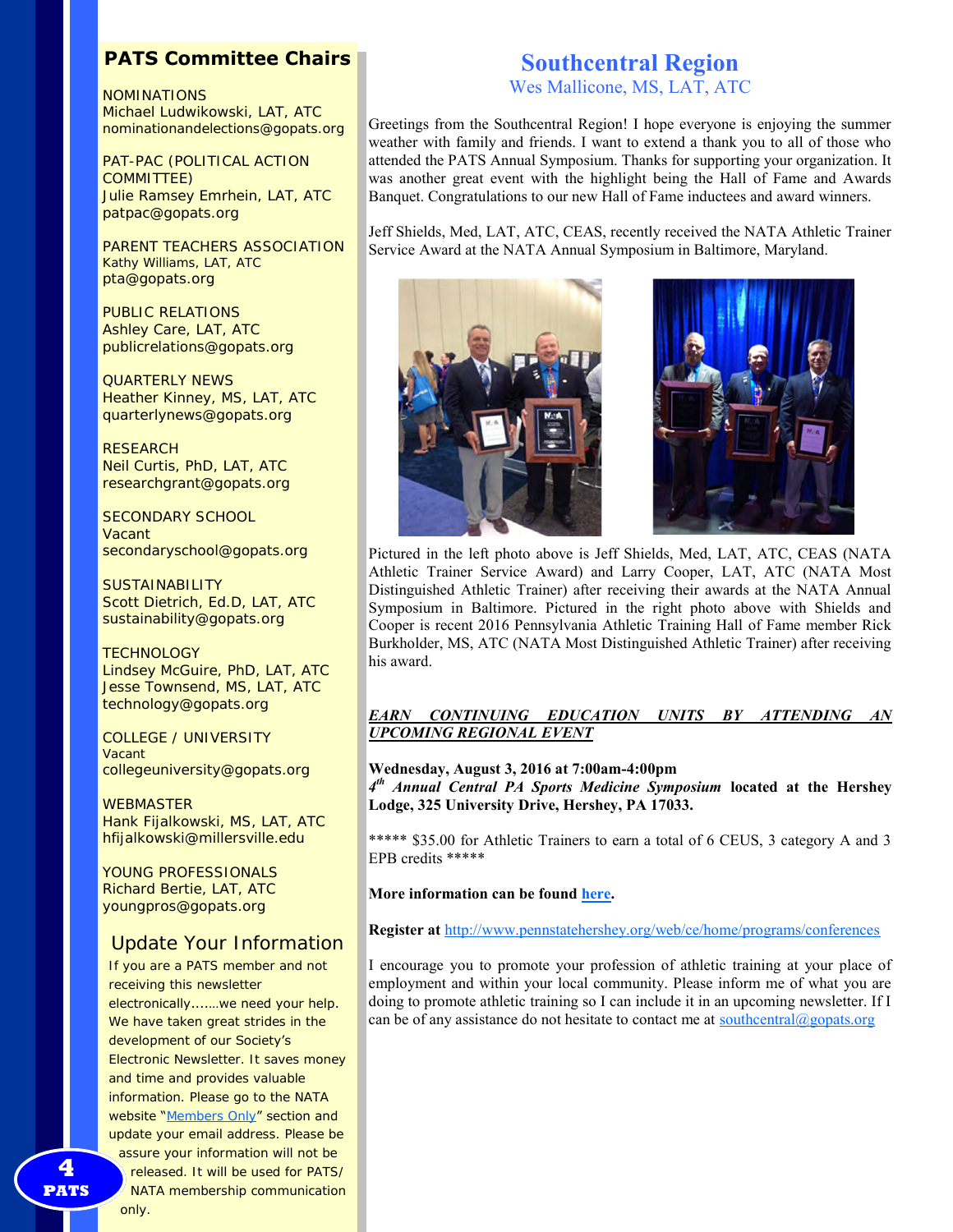# **Northeast Region**

Rennie Sacco, MEd, LAT, ROT

Hello to all in the Northeast Region! June was very busy for some students in our region. Here is a snapshot of activities.

Here is some news from Luzerne County with more to come:



Two recent King's College graduates won scholarships at the 2016 PATS Annual Symposium & Meeting:

Kelsey Rynkiewicz ('16 and pictured to the left and right) won the NATA District 2 Joe Iezzi Scholarship and also won the District II Bobby Gunn Student Leadership Award and the Frank Cramer Memorial Scholarship at the 2016 NATA Annual Meeting and Clinical Symposium.. Cody Lancellotti (pictured on the right bottom) won the Richard M. Burkholder Scholarship.

### **ESU Athletic Training Students take First Place at Pennsylvania Athletic Training Society Symposium**

Three East Stroudsburg University students attended the 2016 Pennsylvania Athletic Trainers' Society Annual Meeting and Clinical Symposium on June 4, and left with first place trophies. Nicole Koniarz, a senior from Boonton, N.J., presented her case study on an NCAA Division II swimmer that competes while suffering from Cystic Fibrosis, and earned the first place spot in the research presentation competition. Mariah Morrsion, a senior from Scranton, Pa., and Matthew Hugg, a junior from Burlington, N.J., joined Koniarz in dominating the  $10<sup>th</sup>$  Annual PATS Quiz Bowl, which tests teams of three on a wide variety of academic subjects, and claimed first place out of 10 Athletic Training Programs from across the state.

"Our students are very passionate about becoming medical professionals, and we are very proud

of them for taking the time to put together a strong research report and attend these professional conferences on their own time," Jane McDevitt, Ph.D., Assistant Professor of Athletic Training, said. "Our department will continue to strive for excellence and produce academically strong and confident students."



Pictured to the left, Nicole Koniarz presents her poster at the  $10<sup>th</sup>$  annual Pennsylvania Athletic Trainers' Society Annual Meeting and Clinical Symposium.

QUIZ BOWL CHAMPIONS: Pictured from left to right are Matthew Hugg, Nicole Koniarz, and Mariah Morrison after earning first place in the Quiz Bowl at the  $10<sup>th</sup>$  annual Pennsylvania Athletic Trainers' Society Annual Meeting and Clinical Symposium.



**Free CEU Event:** On Monday May 9, The Reading Hospital Podiatriac Surgical Residency Program presented a free CEU event entitled **"Things you need to know shin to toe." The event, which** was brought to local Athletic Trainers with the help of the Northeast Region of PATS, **the Berks County Scholastic Athletic Trainers Association and the Keystone Surgical Systems &Arthrex, was hosted at the** Reading Heath System Hospital and Medical Center / Thun-Jannsen Auditorium. Clinical Speakers were Dr. Kevin Naugle, Residency Director, Dr. Eberhart and Dr. Smith, both Residents. Pictured below is PATS Berks County Delegate, Terry Ventresca.







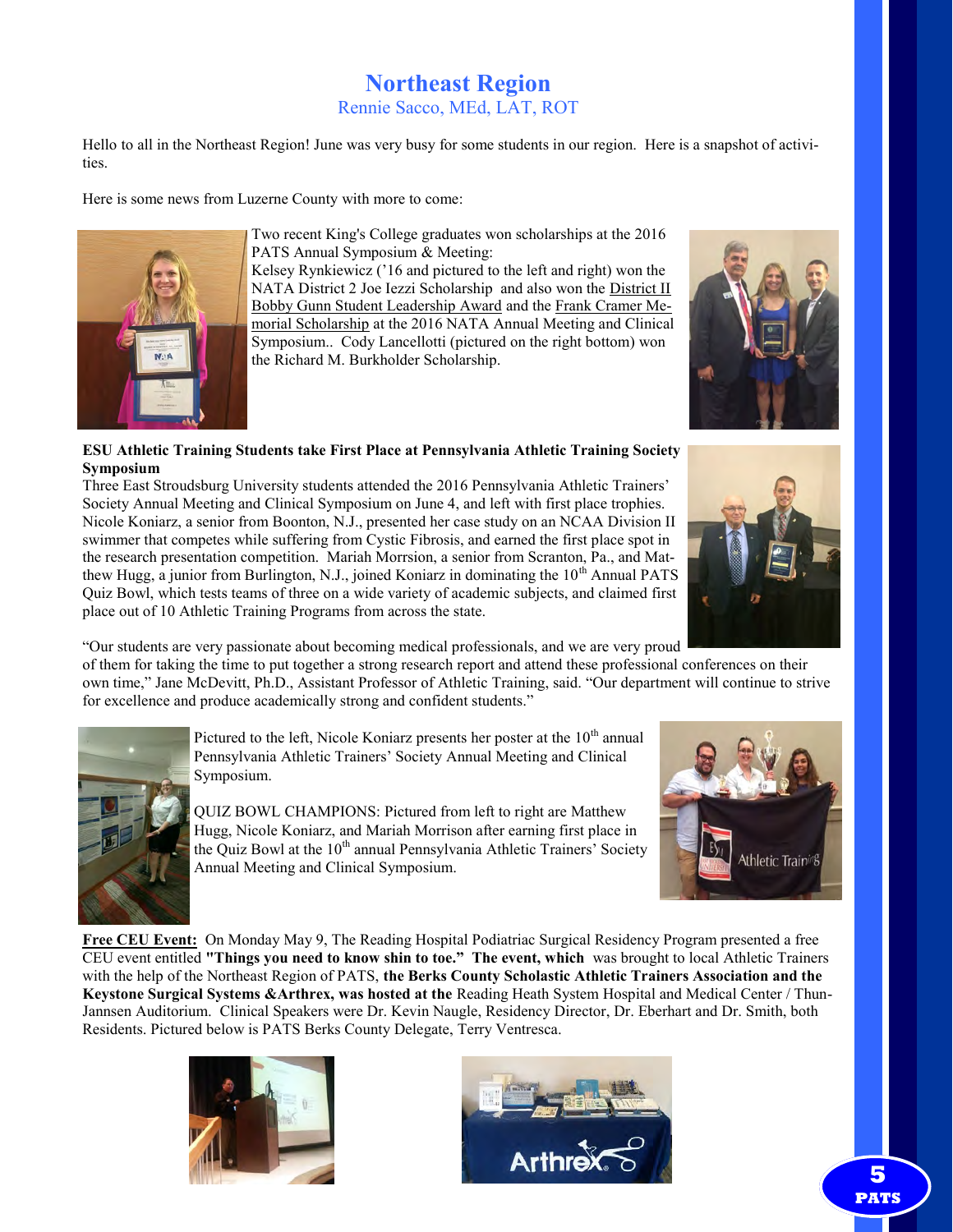## **Northwest Regional Update**

Becky Mokris, D.Ed., LAT, ATC, CES

### NORTHWEST REGIONAL ATHLETIC TRAINER HELPS SAVE A LIFE

Rob Kennerknecht, LAT, is the Head Athletic Trainer and Athletic Director at General McLane High School in Edinboro, PA. He was called to action when an athlete's family member was in need to CPR. His full story can be read on page 2 of the Quarterly News.

### **High Impact Practice: Providing Athletic Training Students with an International Educational and Cultural Opportunity**

Written by: Marketa Schublova, PhD, LAT, ATC, CSCS, Slippery Rock University

Slippery Rock University's Athletic Training program continued with a tradition of spending spring breaks abroad in order to examine sports medicine in foreign countries. This year, 41 Athletic Training and Exercise Science students, along with 3 faculty members, visited Prague, the capital city of the Czech Republic.

We visited and participated in lectures at a hospital, Fakultni Nemocnice Motol, with Czech students, physicians, and faculty members from the  $2<sup>nd</sup>$  Medical School of Charles' University, Prague.



Dr. Alena Kobesova started our day informing us about the healthcare system and

its history in the Czech Republic. She lectured on the history of Czech rehabilitation and holistic principles using the works of Drs. Karel Lewit, Vladimír Janda, and Václav Vojta. Their holistic approach to rehabilitation is a unique rehabilitation therapy for patients with a dysfunctional neuromuscular system. She explained their unique holistic approach in the context of functional tests and treatments to people with musculoskeletal dysfunction. Dr. Kobesova also shared with us the basic information about the original functional diagnostic and therapeutic concept of Dynamic Neuromuscular Stabilization (DNS), Motor Control for Life according to Dr. Pavel Kolar. This DNS program emphasizes neurodevelopmental aspects of motor control in assessing and restoring a dysfunctional musculoskeletal system.

Dr. Ondřej Čakrt then shared his expertise in functional assessment and therapy of patients with balance disorders. He shared with us research findings from his own clinical trials and his rehabilitation techniques which utilize balance strategies, biofeedback and the BrainPort system.

We were amazed by Dr. Petr Bitnar's lecture on the importance of vertebral-visceral patterns during functional diagnosis of patients with musculoskeletal dysfunction and pain. He made a significant case that visceral conditions might affect the musculoskeletal system. For example,

Dr. Bitnar presented cases of patients with persistent musculoskeletal pain even after the resolution of the primary visceral disease that was treated with manual therapy resulting in significant pain relief and improvement in function. He stressed that in the cases of repeated and frequent recurrences of functional pathology of the musculoskeletal system, it is necessary to think of primary visceral pathology and refer the patient for further testing.



Dr. Jiří Radvanský introduced a stress functional diagnostic for the athletic and general population after surgical correction of congenital heart defects. He shared with us his research project "Stress functional diagnostics as part of monitoring of late effects of cancer treatment". He spoke about the reaction and adaptation of the organism to various load levels including professional sports load.

A second year physiotherapy student introduced the system of entrance exams, bachelor's

and master's program of physiotherapy, examinations and credits including final examinations, and theses. She emphasized the benefits of studying physiotherapy in such a large medical facility such as Motol Hospital, where they can be exposed to different diagnoses in pediatric and adult patients, including rare diseases, where rehabilitation has an important presence in the complex therapy.

*(continued on page 7)*

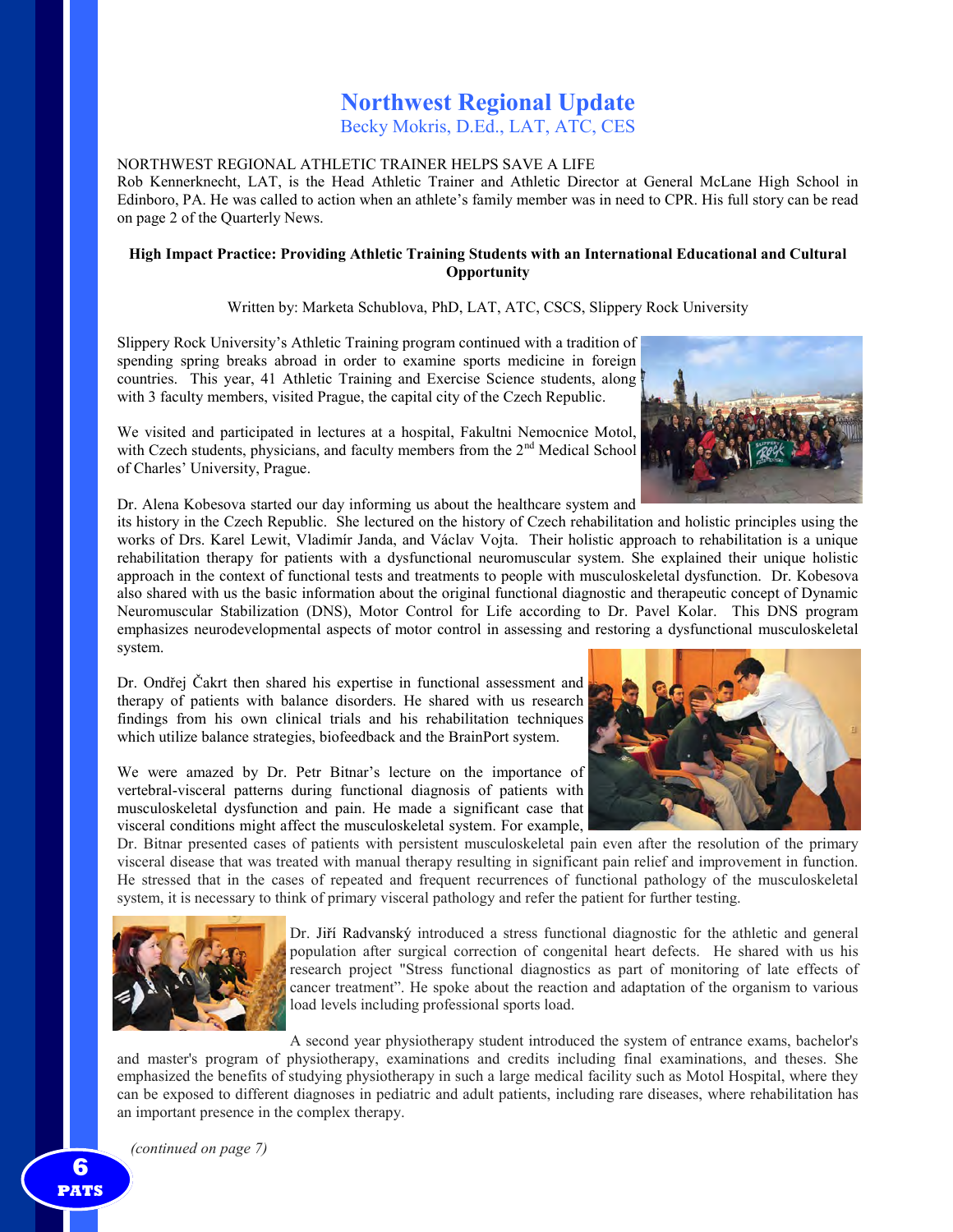SRU Athletic Training students followed with a presentation informing Czech students and faculty members about athletic training as a profession, educational program, scope of practice and settings where athletic trainers work. They presented about CAATE accredited programs requirements, clinical education, BOC exam certification, state licensures and about SRU AT curriculum.



As a part of the educational portion of this trip we also spent a day in an inpatient rehabilitation center, Rehabilitační Ūstav Kladruby. This center provides medical rehabilitation/treatment to patients after surgeries and after injuries affecting the neuromuscular system. Mgr. Jakub Pětioký introduced us to the center's history and its importance during World War II and today. He also provided a lecture on "Brain-motor

Disablement: Using 3D Virtual Reality-Based Therapeutic Stimulation" where we could see the use of 3D technology in therapeutic exercise for neuromuscular injuries. He also presented a second lecture

"Comparison of Anatomical ROM and Therapeutic Benefits of Robotic Systems for Upper Extremity with Multisegmental Joint Control and End-point Effector". One of his colleagues presented her work on the "Concept of Comprehensive Intensive Neurorehabilitation for Acquired Brain Injury".

After three hours of intense brain stimulating lectures, Mgr. Pětioký gave us a tour around the center. It was a large campus with multiple buildings. Each building housed multiple departments, each specializing in a particular mode of therapeutic treatment. One specific department in this facility specializes in treatment and rehabilitation of patients with traumatic brain injury and spinal cord injuries. The treatment that is offered here is so intense and so progressive that patients from around the world come to receive 4-6 hours of treatment at the inpatient facility. When patients are not in therapy,



they are encouraged to participate in activities such as welding, carpentry, sewing, painting, and sculpting. After our grand tour of the campus, we broke into small groups and spent some time working with the therapists and their patients. We spent 15-20 minutes per station and had 10 stations to visit. This was really great to see how they use all the equipment and how professional and friendly they were with all of their patients. The most exciting station was the robotic station where patients were assisted by technology to keep proper biomechanics or to even assist paraplegics to walk in the exoskeleton. It was amazing to see how they worked on the proprioception and biofeedback using new technology.

Of course we were not just busy learning about sports medicine and rehabilitation, we also enjoyed the Czech Republic's rich culture and history. We toured Prague which is a 13 century city with all the original buildings still standing. We visited Karlovy Vary, a spa town where patients are treated with holistic medicine for multiple illnesses and conditions. We also visited the "casino" from the movie, Casino Royale, which is currently serving as a Physical Therapy clinic today. We reviewed our anatomy at the Sedlec Kutná Hora ossuary and were reminded of the Nazi presence at Terezin, a concentration camp that housed more than 150,000 Jews during World War II. We also attended a professional ice hockey and soccer game where students were fully immersed in the culture of European sport. Lastly, we explored Prague's underground infrastructure and we couldn't miss a tour through the Pilsner Urquell Brewery.

Based on the students' feedback, this study abroad experience enhanced skills such as critical thinking, self-motivation

and communication. This study abroad seminar afforded students the opportunity to experience educational and cultural activities that otherwise they would have never had.

For example, the impact of this experience is demonstrated in the following student's quote: "It was an opportunity of a lifetime, at a reasonable cost, that I might not be able to have again. It was not just traveling to a new country and having free time to explore something different, but it presented many educational, learning opportunities that I would not have been granted if I completed this on my own. By choosing to go on this trip, I knew that it would allow myself to become closer with my classmates outside of classes along with getting to bond with professors on a personal level."



### **Congratulations to all of the Northwest Regional 2016 NATA award winners!**

ATHLETIC TRAINER SERVICE AWARD: AT ADVOCATE AWARD: Jacqueline Williams PhD, LAT, ATC Jim Thornton, MA, LAT, ATC, CES

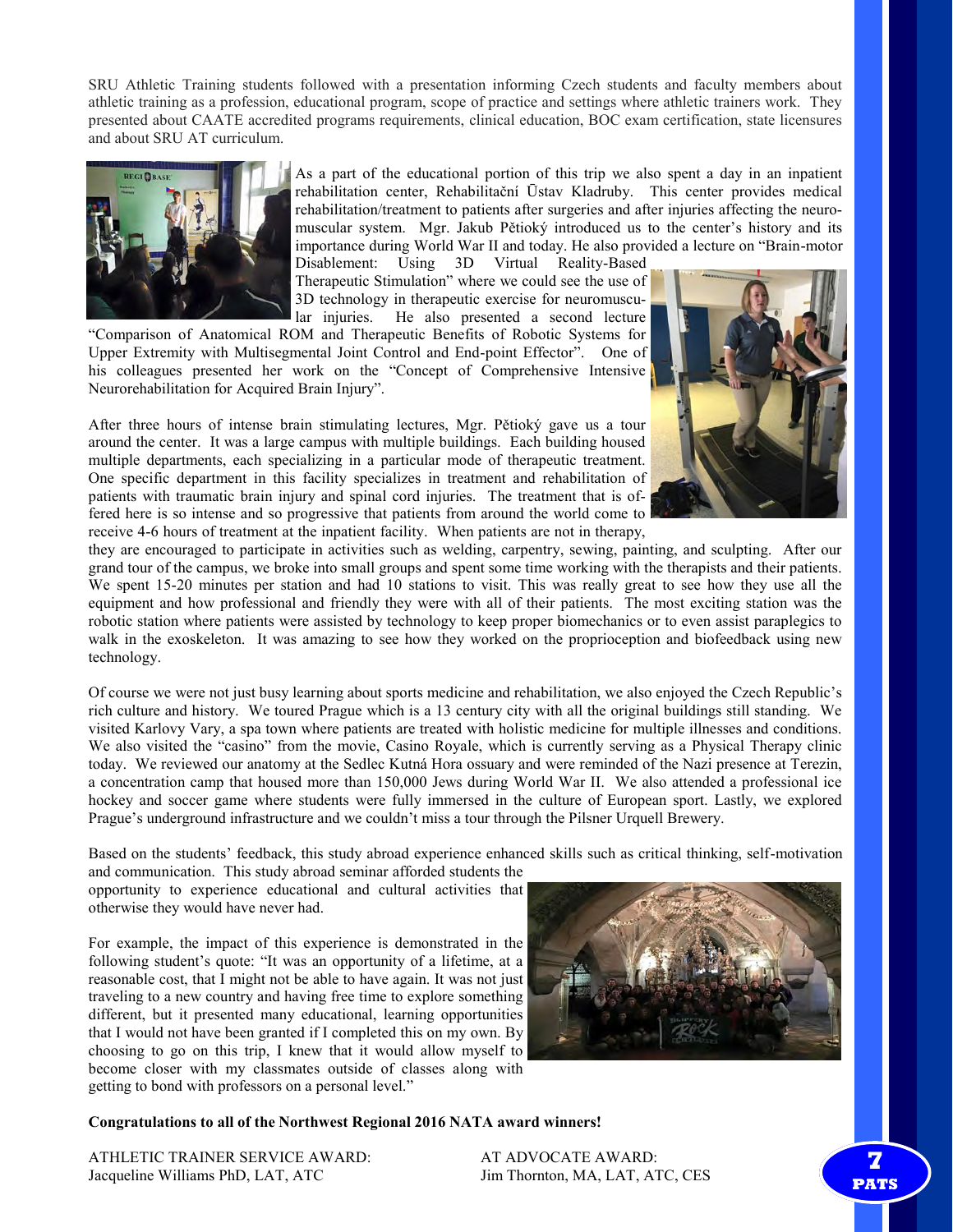# **North Central Region**

Bill Frye, LAT, ATC

I hope everyone enjoyed their 4th of July! I would like to thank all the past and active servicemen who served our country. Your honor and sacrifice is much appreciated.

I am beginning to transition into my role as the new North Central Representative. I want to personally thank Jason Erlandson for his past service on the board and helping with my transition. I will be sending out an email soon introducing myself a bit more and future events coming soon.

## **Southeast Region** Nicky Cattano, PhD, LAT, ATC

I am excited to update you on the Southeastern Region! I hope that everyone had outstanding PATS and NATA conferences this year.

PATS members were among the over 400 ATs that went to Capitol Hill Day during NATA this past June. AJ Duffy, John Moyer, & Scott Heinerichs met with Ryan Costello during Capitol Hill Day. Casey Maxwell and Ryan Wantz met with Congressman Fitzpatrick. At the meeting, he agreed to co-sponsor HRes 112 (Secondary School Student-Athete's Bill of Rights) and HR 921 (Sports Medicine Licensure Clarity Act). Many PATS members shared their expertise and presented at the conferences this year (too many to list).

Tara Soprano (Rothman Institute) did such a great job with the NATA careers workshop Athletic Trainers in a Physician Practice that she was recently asked to co-chair the NATA Committee on Practice Advancement (COPA) physician practice group.

Special kudos to those that received awards this year during the conferences this year.

- Dr. Scott Heinerichs (West Chester University) received a PATS Service Award this year
- Beth Ward & Emily Bradley (West Chester University graduate students) along with Kelsey Rynkiewicz (King's College) were awarded NATA Foundation Scholarships
- Nahmir Hack (Temple University) was awarded the Tanya Dargusch Leadership in Community Service Scholarship at the NATA District 2 meeting

Dr. Tracy Covassin (Temple University Alum) was awarded an NATA Fellows award

Congratulations to all of these deserving individuals! Please consider nominating a fellow colleague next year!

A special thank you to the ATs who are spending time volunteering their services for the Olympics and Paralympics this summer. Dawn Gulick is working with the Paralympics this summer.

Please feel free to reach out to me anytime with any news, questions, or comments at <u>[southeast@gopats.org](mailto:southeast@gopats.org)</u>.

## **Southwest Region**

Shelly DiCesaro, PhD, LAT, ATC

Warm summer greetings to the Southwest region! I hope this newsletter finds you well and enjoying the summer months. It was wonderful seeing so many SW members in Baltimore at the annual NATA convention! This year's convention was attended in record numbers with Pennsylvania representing strong! A highlight of the week was the National quiz bowl. The D2 team consisted of the top three District bowl winners Boston, including the 2016 D2 Champion, Dillon Gorby of California University of Pennsylvania. The D2 team had an exceptional showing and took  $1<sup>st</sup>$  runner-up! The team was awarded a \$500 prize to split between their respective AT clubs as well as personal trophy's for the team members to keep.





**PATS**